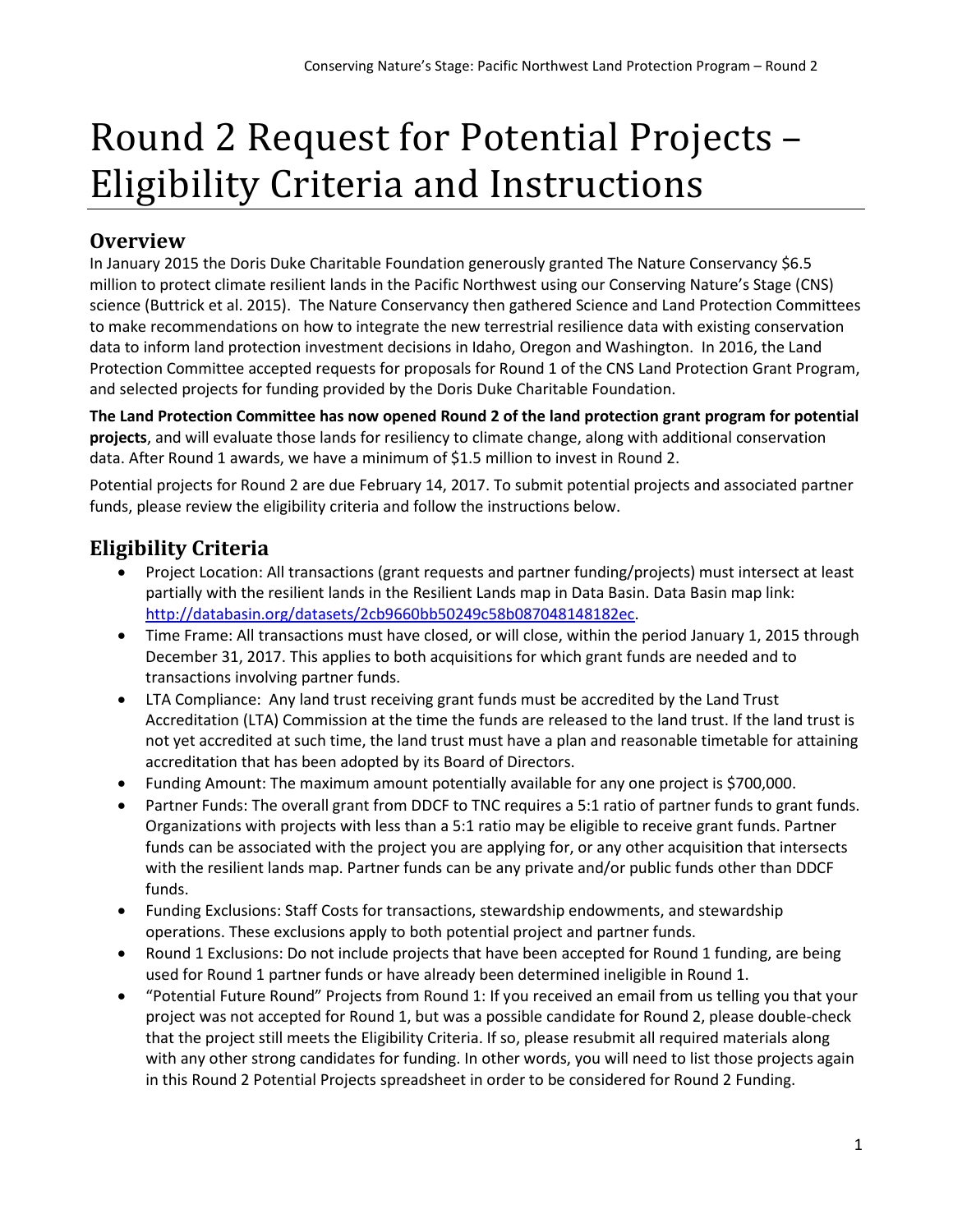## **Instructions**

To submit your organization's forecast of all potential projects that might be considered as either eligible for grant funding or that could be counted towards partner funds, please complete the following:

- Read Eligibility Criteria above to be sure your projects are eligible.
- Organization Questionnaire (Google Form)
	- o Go to <https://goo.gl/forms/xcOBxWr7hBH6orek1>
	- o Answer questions
	- o Submit form using button at end of form
- Potential Projects Spreadsheet (Excel Spreadsheet)
	- o Download spreadsheet from the [nature.org/resilienceNW\\_LandGrants](http://nature.org/resilienceNW_LandGrants) page
	- o Rename spreadsheet filename with your organization's name
	- o Fill out spreadsheet
	- o Submit via email to this email address: [Uploads.xb85zzxek83bgoj9@u.box.com](mailto:Uploads.xb85zzxek83bgoj9@u.box.com)
- Polygon (ESRI GIS or Google Earth kml/kmz)
	- o Follow directions below
	- o Submit via email to this email address: [Uploads.xb85zzxek83bgoj9@u.box.com](mailto:Uploads.xb85zzxek83bgoj9@u.box.com)
- Map of Project (PDF) Optional
	- o Include a map of your project(s) if you already have one

## **Checklist and Deadline for Submitting Potential Projects**

- $\checkmark$  Organization Questionnaire (Google Form, via Google Form)
- $\checkmark$  Potential Projects Spreadsheet (Excel Spreadsheet, upload via email to Box)
- $\checkmark$  Polygon (GIS or kmz, upload via email to Box folder)
- $\checkmark$  Map -optional, if available. (PDF, upload via email to Box folder)

*Note regarding uploads to Box folder:* Please be sure your attachment files are named so that it's reasonably clear which organization and which projects they refer to (e.g., TNC spreadsheet.xlsx, TNC\_WillowCk\_shapefile.zip, TNC\_Smith\_partnercontr.kmz).

# **All materials must be submitted by February 14, 2017.**

### **Guidelines for Polygon Submissions**

Please submit a polygon for each tract. An ESRI GIS polygon is preferred, but if GIS is not available, please create a Google Earth kml/kmz polygon. For most projects this will be one polygon for each project or site/tract name. See below for how to handle multiple non-contiguous tracts.

#### **Alternative 1 – GIS (preferred):**

- Polygons may be shapefiles or ESRI Feature Classes (FCs)
- Projection information must be included for shapefiles and FCs.
- Each non-contiguous tract should be a separate polygon (no multipart polygons).
- Avoid overlaps between adjacent polygons.
- GIS acres should be within  $\sim$  10% of project acres as submitted in the proposal.
- Each GIS shape should have the following tabular attributes:
	- o **Org\_Name**  string/text, 50 characters. Name of submitting organization.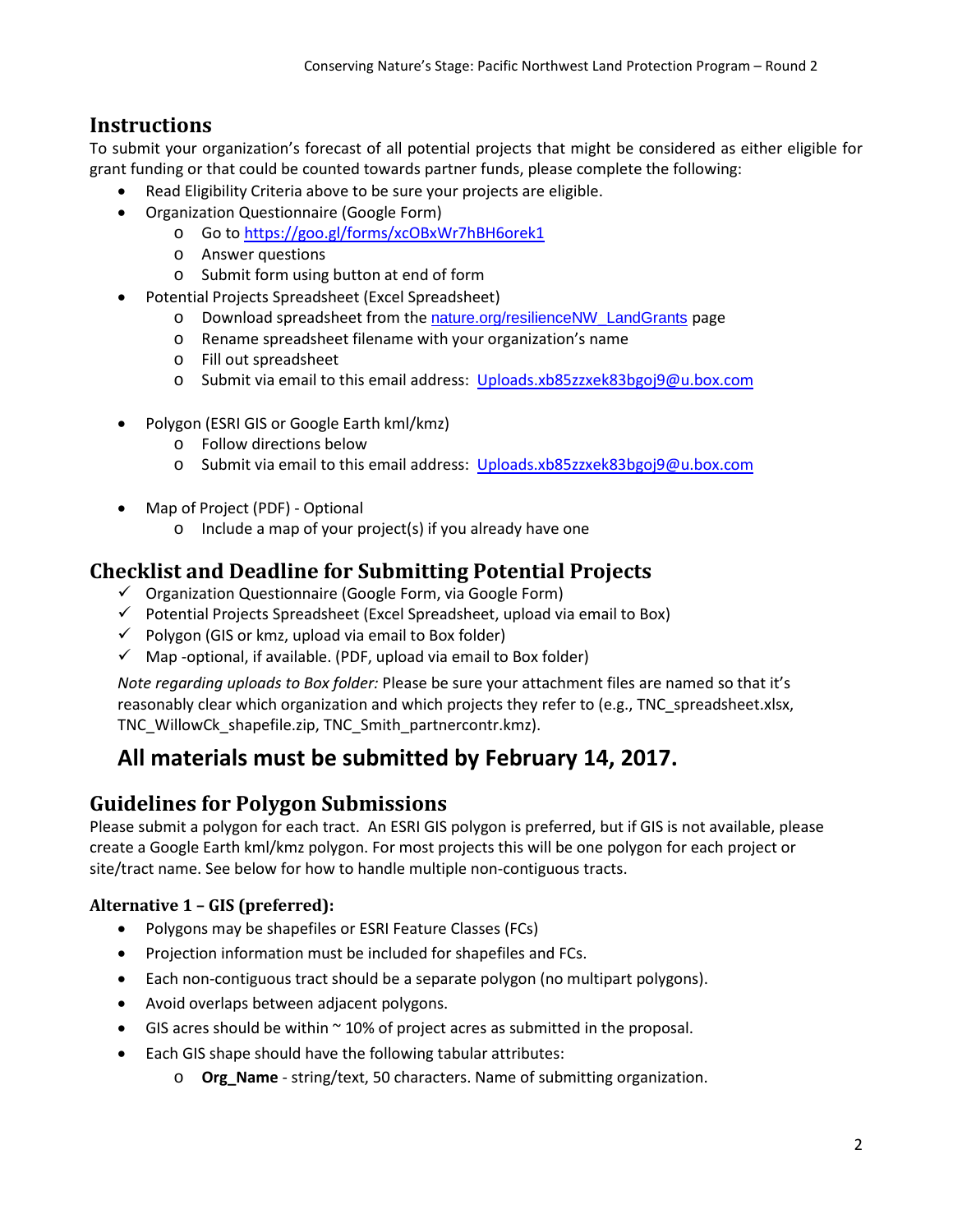- o **Site\_Name** string/text, 50 characters. Should correspond with the Site name associated with your submission. Each associated tract should have the identical Site name.
- o **Tract\_Name**  string/text, 50 characters. Each individual tract should have a unique name which can be cross-referenced to your proposal.
- o **Acres**  floating point, 2 decimal places of precision. Use 'Calculate geometry' function to populate.

Please zip your GIS files prior to uploading. Email t[o Uploads.xb85zzxek83bgoj9@u.box.com.](mailto:Uploads.xb85zzxek83bgoj9@u.box.com)

*Note regarding uploads to Box folder:* Please be sure your attachment files are named so that it's reasonably clear which organization and which projects they refer to (e.g., TNC\_spreadsheet.xlsx, TNC\_WillowCk\_shapefile.zip, TNC\_Smith\_partnercontr.kmz).

#### **Alternative 2 – Google Earth KML/KMZ**

- Each non-contiguous tract should be a separate polygon (no multipart polygons).
- Avoid overlaps between adjacent polygons.
- For kml/kmz files, please include an excel spreadsheet with the below attributes. All tracts associated with your proposal can be included in a single worksheet provided there is a unique id which corresponds one-to-one with the appropriate polygon.
	- o **Org\_Name**  text, 50 characters. Name of submitting organization.
	- o **Site\_Name** –text, 50 characters. Should correspond with the Site name associated with your submission. Each associated tract should have the identical Site name.
	- o **Tract\_Name**  text, 50 characters. Each individual tract should have a unique name which can be cross-referenced to your proposal.
	- o **Acres -** 2 decimal places of precision

#### **Creating a Polygon in Google Earth**

Launch Google Earth and enable the 'Toolbar' and 'Sidebar' under the 'View' dropdown

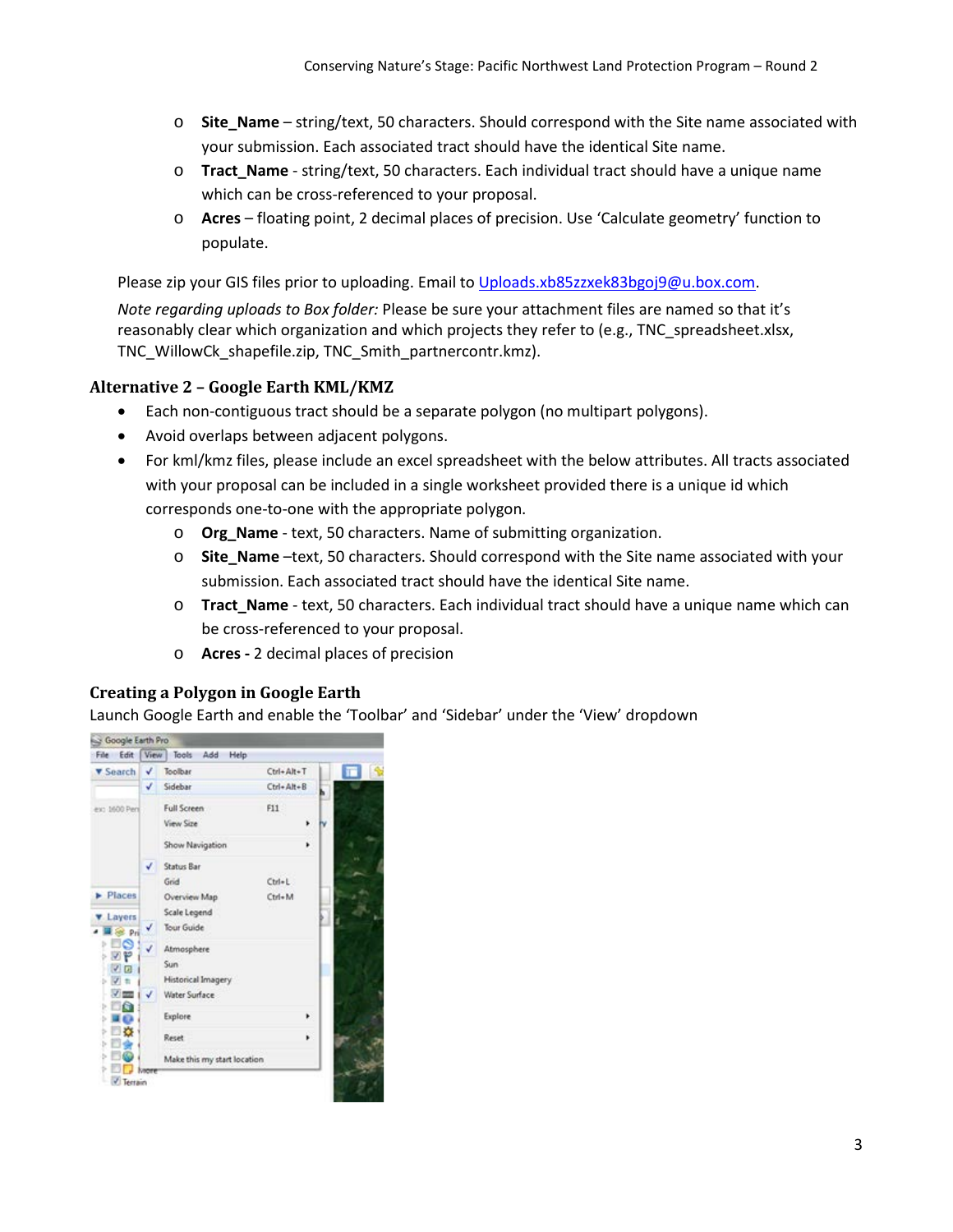Navigate to the approximate location of your project. Zoom to a level where you can fit the project in the image and orient yourself with 'Borders', 'Labels', 'Roads' and other orienting cartographic features from the 'Layers' portion of the sidebar.

Activate the 'Add Polygon' tool in the toolbar



This will open the 'New Polygon' box, and enable the drawing tool. Draw the polygon by clicking at the closest approximation of the corners of your project as possible. Draw in a consistent direction, clockwise or counterclockwise to avoid weird polygons resulting from crossing lines. If you mess up you can either hit 'Cancel' in the 'New Polygon' dialog and begin again, or edit the polygon.

|               | Google Earth - New Polygon<br>$\mathbf{B}$              |
|---------------|---------------------------------------------------------|
| Name:         | <b>Untitled Polygon</b>                                 |
| <i>iption</i> | ◀∥♪<br>Style, Color<br>Altitude<br>View<br>Measurements |
|               | Add link<br>Add image                                   |
|               |                                                         |
|               |                                                         |
|               |                                                         |
|               |                                                         |
|               |                                                         |
|               | Cancel<br>ID<br>OK<br>σ                                 |
|               |                                                         |

To edit the polygon right-click on the polygon in the 'Places' portion of the sidebar and choose 'Get Info'. The polygon's vertices now appear and can be moved. To move a vertex, hover your cursor over that vertex and it will change from red to green. You can now reposition that vertex.

Once you are satisfied with your shape, Type the tract name (or other unique id that corresponds to the excel worksheet record) in the *Name* field and press 'OK'.

Your polygon should now be listed in the 'Places' portion of your sidebar. Right click on the poly name in the sidebar and select 'Email' from the dropdown.